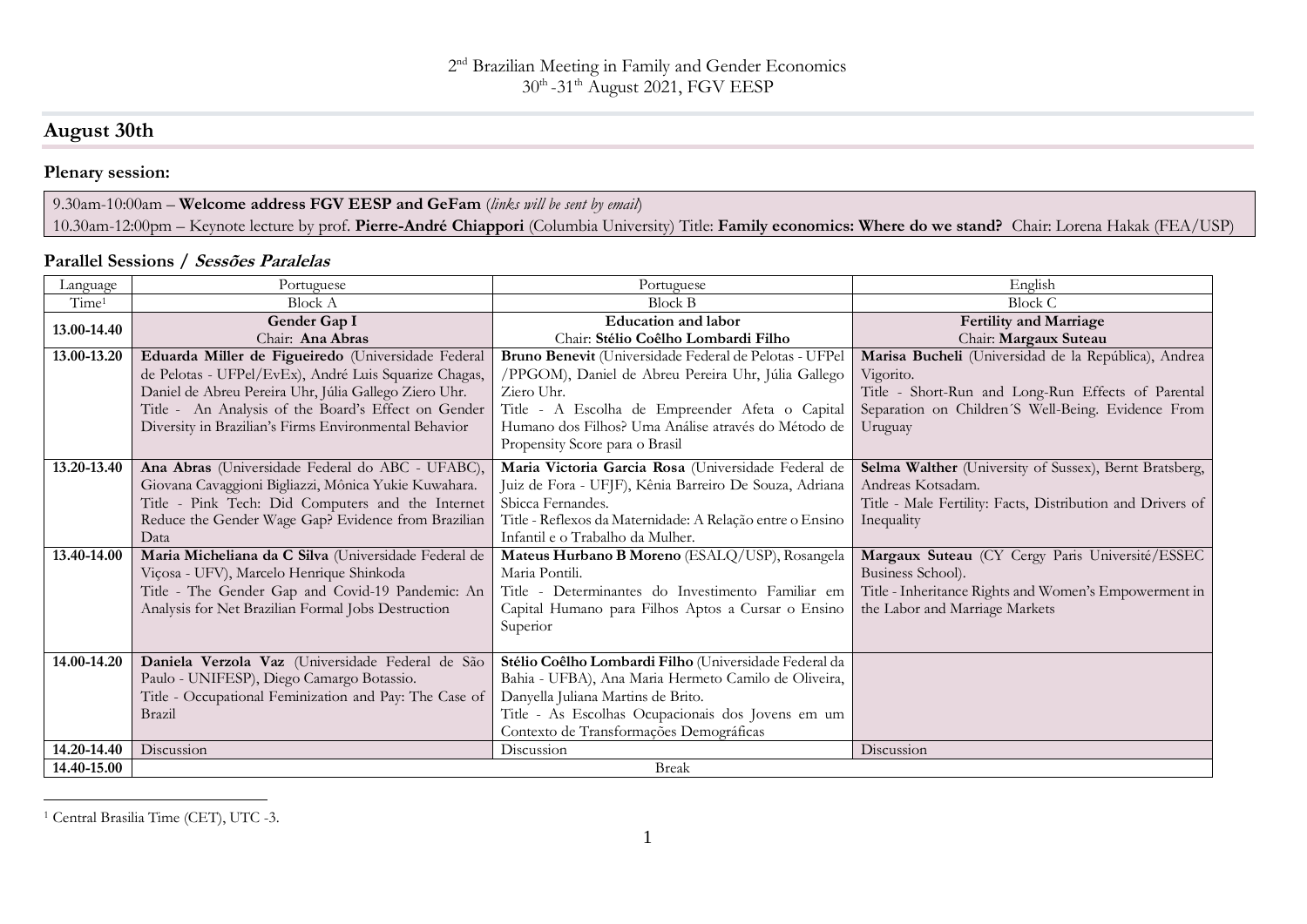| Language    | English                                                                                                                                                                                                                                       | Portuguese                                                                                                                                                                                                                     | English                                                                                                                                                                                                                        |
|-------------|-----------------------------------------------------------------------------------------------------------------------------------------------------------------------------------------------------------------------------------------------|--------------------------------------------------------------------------------------------------------------------------------------------------------------------------------------------------------------------------------|--------------------------------------------------------------------------------------------------------------------------------------------------------------------------------------------------------------------------------|
| 15.00-16.40 | Gender Gap II<br>Chair: Bruna Borges                                                                                                                                                                                                          | Labor I<br>Chair: Daniel Lopes                                                                                                                                                                                                 | <b>Violence and Crime</b><br>Chair: Sarah Anne Reynolds                                                                                                                                                                        |
| 15.00-15.20 | Lidia Cruces de Sousa (Universidad Carlos III, Madrid).                                                                                                                                                                                       | Isadora Bousquat Árabe (Universidade de São Paulo -                                                                                                                                                                            | Carlos Díaz (Universidad Católica del<br>Uruguay),<br>Eleonora Patacchini.                                                                                                                                                     |
|             | Title - Gender Gaps in The Labour Market and Pension<br>Sustainability.                                                                                                                                                                       | USP), Matheus Rezende Dias.<br>Title - Efeitos da Emenda Constitucional Nº 72 sobre as                                                                                                                                         | Title - Parents, Neighbors and Youth Crime.                                                                                                                                                                                    |
|             |                                                                                                                                                                                                                                               | Condições de Trabalho das Empregadas Domésticas no<br>Brasil                                                                                                                                                                   |                                                                                                                                                                                                                                |
| 15.20-15.40 | Diana Suarez (Instituto de Industria-Universidad<br>Nacional de General Sarmiento - IdeI/UNGS), Mariano<br>Pereira, Florencia Fiorentin.<br>Title - The Gender Gap in Public S&T Funding: Matilda<br>Effect in Stem Disciplines in Argentina. | Juliana Cristofani (Universidade Federal do ABC -<br>UFABC), Ana Cláudia Polato e Fava, Mônica Yukie<br>Kuwahara.<br>Title - China Shock e a Inserção Feminina no Mercado de<br>Trabalho Brasileiro                            | Laura Barros (University of Göttingen), Yuanwei Xu.<br>Natural Disasters and Intimate Partner Violence:<br>Evidence From Peru.                                                                                                 |
| 15.40-16.00 | Jocelyn Olivari (Faculty of Engineering and Sciences,<br>Adolfo Ibáñez University), Mariano Pereira.<br>Title - Gender Gaps in Public Funding for Research in<br>Stem Fields. The Case of Chile.                                              | Vanessa Neumann Sulzbach (Universidade Federal do<br>Rio Grande do Sul - UFRGS), Guilherme Stein, Marcelo<br>de Carvalho Griebeler.<br>Title - Are Social Skills Helping Women in the High-<br>Skilled Brazilian Labor Market? | Sarah Anne Reynolds (University of California,<br>Berkeley), Elizaveta Perova, Ian Schmutte.<br>Title - Does the Gender Wage Gap Influence Intimate<br>Partner Violence in Brazil? Evidence from Administrative<br>Health Data |
| 16.00-16.20 | Bruna Borges (Universidade de São Paulo - USP),<br>Fernanda Estevan, Louis-Philippe Morin.<br>Title - Gender Differences in Reaction to High-Stakes                                                                                           | Daniel Lopes (SESI/CNI), Nicole de Sousa Alves,<br>Lorena Hakak.<br>Title - Clube do Bolinha: Questões Culturais na Formação<br>de Redes e seus Efeitos em Variáveis do Mercado de<br>Trabalho.                                |                                                                                                                                                                                                                                |
| 16.20-16.40 | Discussion                                                                                                                                                                                                                                    | Discussion                                                                                                                                                                                                                     | Discussion                                                                                                                                                                                                                     |
| 16.40-17:00 |                                                                                                                                                                                                                                               | <b>Break</b>                                                                                                                                                                                                                   |                                                                                                                                                                                                                                |

### **Plenary session:**

5:00pm-6:30pm - **Special Session: Demography and Family Economics: Simone Wajnman** (UFMG/CEDEPLAR) Title: **Family demography: The household composition as a consequence of demographic transitions** and **Carlos Eugênio da Costa** (FGV EPGE) Title: **Aggregate consequences of collective behavior.** Chair: Ana de Holanda Barbosa (IPEA)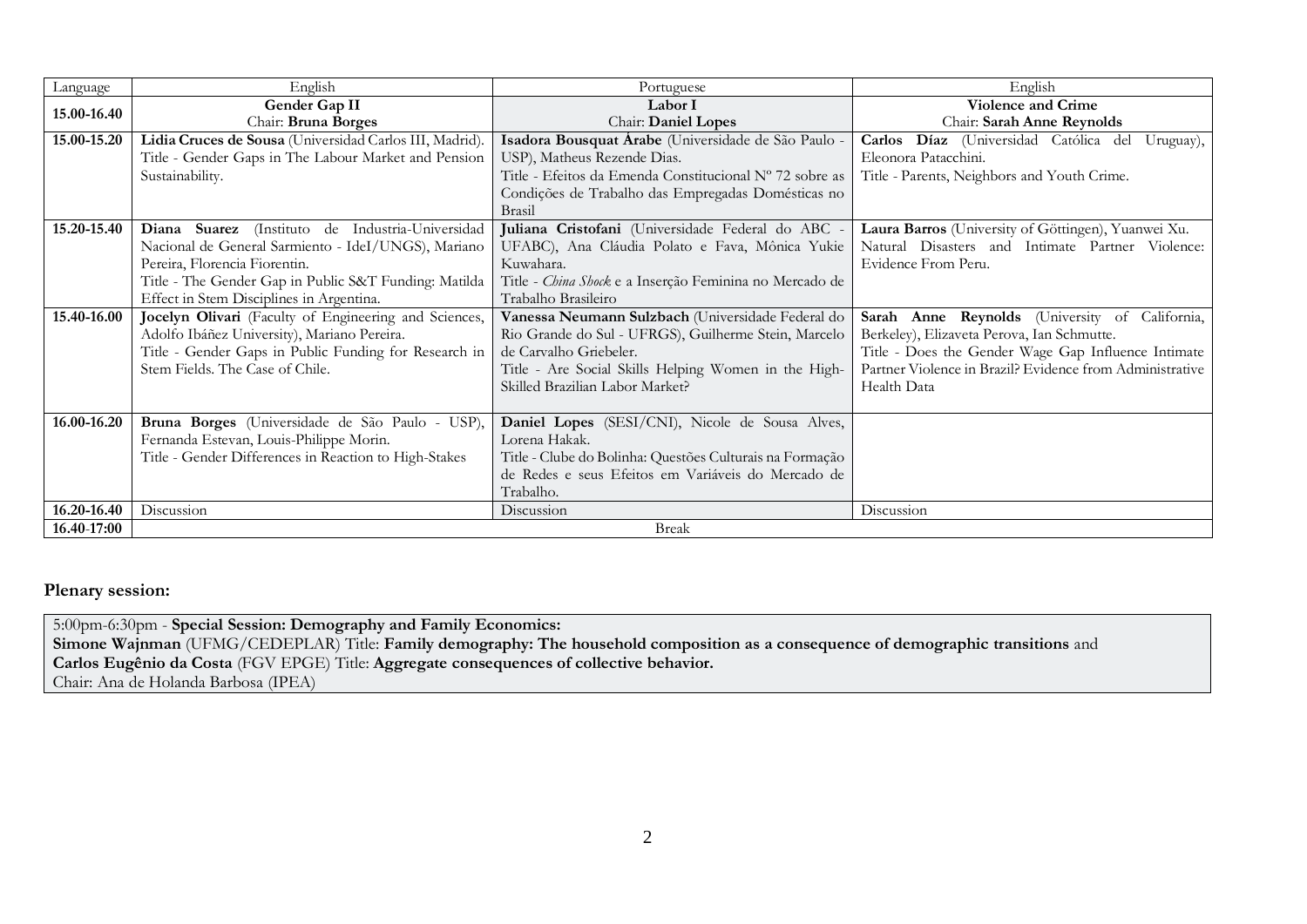# **August 31th**

### **Plenary session:**

9.00am-10:00am – **REPP Session (The Brazilian Black Economists Network): Gender, Race and Public Policy. Synthia Santana** (GeFam and IBGE), **Ariana Britto** (CEIPE-FGV and CEDE-UFF) and **Kenia Cardoso** (UFABC). Chair: Synthia Santana (IBGE) (Portuguese)

10.30am-12:00pm **– Special Session: Macro-Family – Cezar Santos** (FGV EPGE and Bank of Portugal) Title: **An economic model of the Covid-19 pandemic with young and old agents: Behavior, testing and policies** (with Luiz Brotherhood, Philipp Kircher and Michele Tertilt) and **Paulina Restrepo-Echavarria** (Research Division Federal Reserve Bank of St. Louis) Title: **Finding your better half has never been easier, or has it?** (with Anton Cheremukhin and Antonella Tutino). Chair: Luciene Pereira (FGV EESP)

| Language          | Portuguese                                                | English                                                  | Portuguese                                              |
|-------------------|-----------------------------------------------------------|----------------------------------------------------------|---------------------------------------------------------|
| Time <sup>2</sup> | <b>Block A</b>                                            | <b>Block B</b>                                           | Block C                                                 |
| 13.00-14.40       | Gender Gap III                                            | <b>Household Models and Analysis</b>                     | Labor II                                                |
|                   | Chair: Luana Passos                                       | Chair: Teresa Freitas Monteiro                           | Chair: Marina Mendes Tavares                            |
| 13.00-13.20       | Sophia Salles (Universidade Federal da Paraíba -          | Carlos E da Costa (EPGE FGV Escola Brasileira de         | Isabela Fernandes Matos Lima (Universidade Federal      |
|                   | UFPB), Carmem Fruhauf de Oliveira, Laís de Sousa          | Economia e Finanças), Lucas Alves de Lima.               | de São Paulo - UNIFESP), Daniela Verzola Vaz, Solange   |
|                   | Abreu Soares, Evandro Camargos Teixeira.                  | Title - A Mechanism for the Household.                   | Ledi Gonçalves                                          |
|                   | Title - Poder de Barganha entre Casais e Oferta de Horas  |                                                          | Title - Penalidade pela Maternidade no Mercado de       |
|                   | Dedicadas aos Afazeres Domésticos e Cuidados com as       |                                                          | Trabalho Brasileiro                                     |
|                   | Pessoas.                                                  |                                                          |                                                         |
| 13.20-13.40       | Eduardo André Tillmann (Universidade Federal do           | Cassiano B Alves (Northwestern University), Carlos E.    | Valdemar de Pinho Neto (FGV EPGE), Cecilia              |
|                   | Rio Grande - FURG), Flávio V. Comim.                      | da Costa, Felipe Lobel, Humberto Moreira.                | Machado.                                                |
|                   | Title - Identifying and Explaining Gender Peer Effects in | Title - Intrahousehold Inequality and the Joint Taxation | Title - Paid Leave Extensions and the Behavior of Firms |
|                   | Elementary Schools.                                       | of Household Earnings.                                   | and Workers                                             |
|                   |                                                           |                                                          |                                                         |
| 13.40-14.00       | Gabriela G Mantovani (Universidade Estadual do            | Egor Malkov (University of Minnesota, Federal Reserve    | Milena Reis (Universidade de São Paulo - PPGE/USP-      |
|                   | Oeste do Paraná - UNIOESTE), Jefferson Andronio           | Bank of Minneapolis).                                    | RP), Luiz Scorzafave.                                   |
|                   | Ramundo Staduto.                                          | Title - Welfare Effects of The Labor Income Tax Changes  | Title - Now What? Returning to Work after Pregnancy     |
|                   | Title - Diferença de Rendimentos Segundo a Orientação     | on Married Couples.                                      | and the Racial Differences.                             |
|                   | Sexual e Grupos Ocupacionais.                             |                                                          |                                                         |
| 14.00-14.20       | Luana Passos (Universidade Federal do Oeste da Bahia      | Teresa Freitas Monteiro (Humbold University of Berlin    | Marina Mendes Tavares (International Monetary           |
|                   | - UFOB), Raquel Aline Schneider, Wallace Marcelino        | and IAB)                                                 | Fund), Diego B. P. Gomes, Stefania Fabrizio.            |
|                   | Pereira.                                                  | Title - Migration Motivation and Ethnic Identity of      | Title - Covid-19 She-Cession: The Employment Penalty    |
|                   | Title - Risco de Contágio das Atividades Econômicas,      | Migrant Couples in Germany: Tied Versus Lead Movers.     | of Taking Care of Young Children.                       |
|                   | Perfil dos Trabalhadores e a Pandemia de COVID-19:        |                                                          |                                                         |
|                   | Diferenciais por Sexo, Cor e Idade.                       |                                                          |                                                         |
| 14.20-14.40       | Discussion                                                | Discussion                                               | Discussion                                              |
| 14.40-15.00       | <b>Break</b>                                              |                                                          |                                                         |

 $\overline{a}$ <sup>2</sup> Central Brasilia Time (CET), UTC -3.